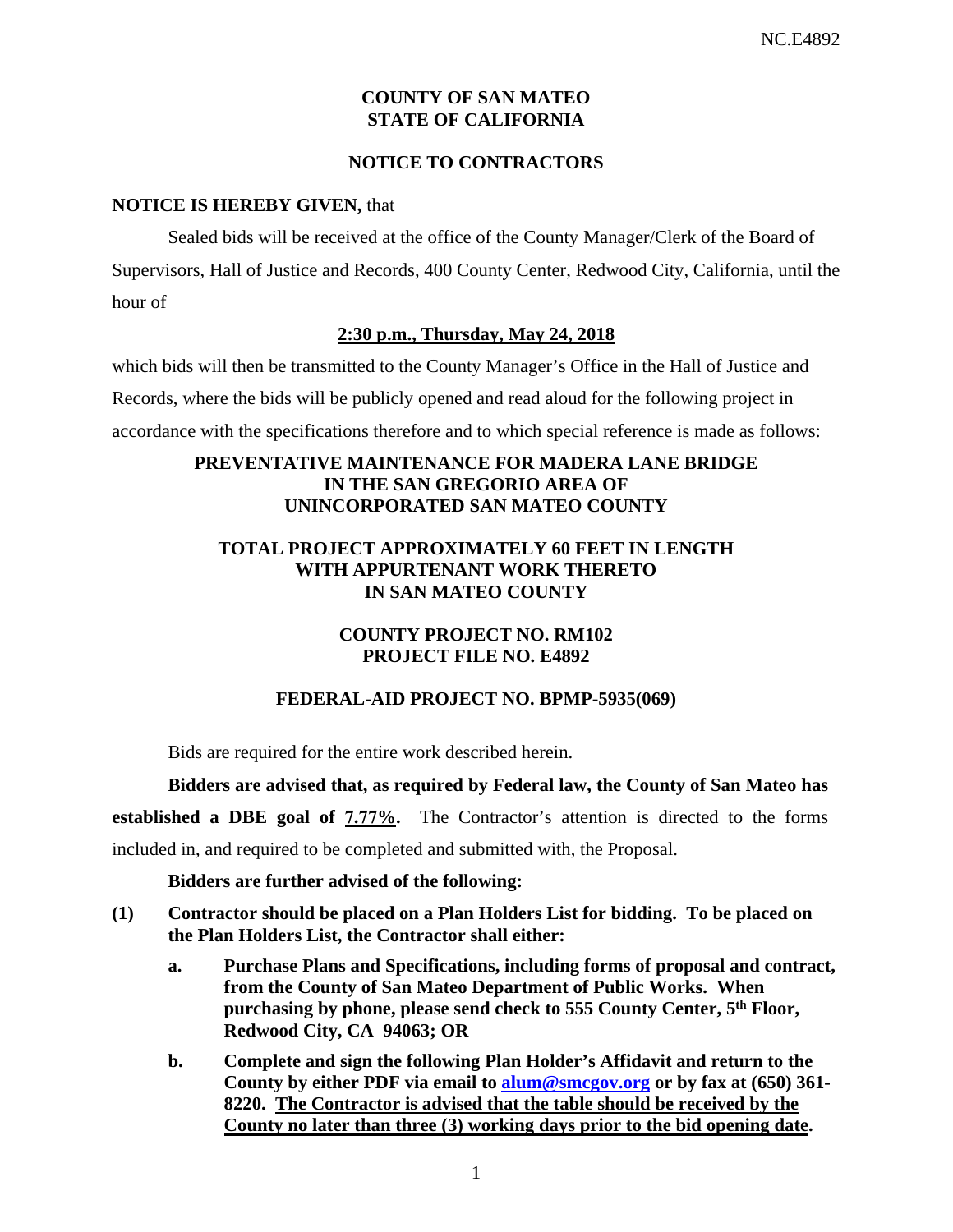| <b>Plan Holder's Affidavit</b> |                                                                                                                       |                                                         |                    |  |  |  |  |
|--------------------------------|-----------------------------------------------------------------------------------------------------------------------|---------------------------------------------------------|--------------------|--|--|--|--|
| <b>Project Title</b>           | <b>Preventative Maintenance for Madera Lane Bridge in the</b><br>San Gregorio Area of Unincorporated San Mateo County |                                                         |                    |  |  |  |  |
| Project No.                    | E4892                                                                                                                 | Project<br><b>Engineer:</b>                             | <b>Anthony Lum</b> |  |  |  |  |
|                                |                                                                                                                       | <b>Project</b><br><b>Manager:</b>                       | <b>Carter Choi</b> |  |  |  |  |
| <b>Bid Open Date and Time:</b> |                                                                                                                       | 2:30 p.m., Thursday, May 24, 2018                       |                    |  |  |  |  |
| <b>Company Name:</b>           |                                                                                                                       |                                                         |                    |  |  |  |  |
| <b>Mailing Address:</b>        |                                                                                                                       |                                                         |                    |  |  |  |  |
| <b>Phone Number:</b>           |                                                                                                                       | Fax<br>Number:                                          |                    |  |  |  |  |
| <b>E-mail Address:</b>         |                                                                                                                       |                                                         |                    |  |  |  |  |
|                                |                                                                                                                       |                                                         |                    |  |  |  |  |
|                                |                                                                                                                       | (Name and Title of Authorized Representative of Bidder) |                    |  |  |  |  |
|                                |                                                                                                                       | (Signature of Authorized Representative of Bidder)      |                    |  |  |  |  |

- **(2) The Plan Holders List will be posted to the County of San Mateo's Public Works website two (2) working days prior to the bid open date.**
- **(3) It will be the Contractor's sole responsibility to ensure that they have received addendums,** *if any,* **which will be posted to the County of San Mateo's Public Works website on the same day issued. Said addendums will also be sent to all current plan holders and made available during purchase of Plans and Specifications.**
- **(4) Reference is made to Section 2-1.10, "Disqualification of Bidders," of the Standard Specifications. The Contractor's attention is directed in particular to the last sentence, which states, "Proposals in which the prices obviously are unbalanced may be rejected."**
- **(5) The Contractor's attention is directed to the importance of complying with the provisions of Section 7-0.10, "Federal Forms, Posters and Data Required of Contractor During Construction," and Appendix B, "Pre-Construction Handout Packet for Federal-Aid Contracts," of these Special Provisions.**

The Public Works website will be updated as needed and can be accessed under the

Departments tab found on the County of San Mateo website *(http://publicworks.smcgov.org).*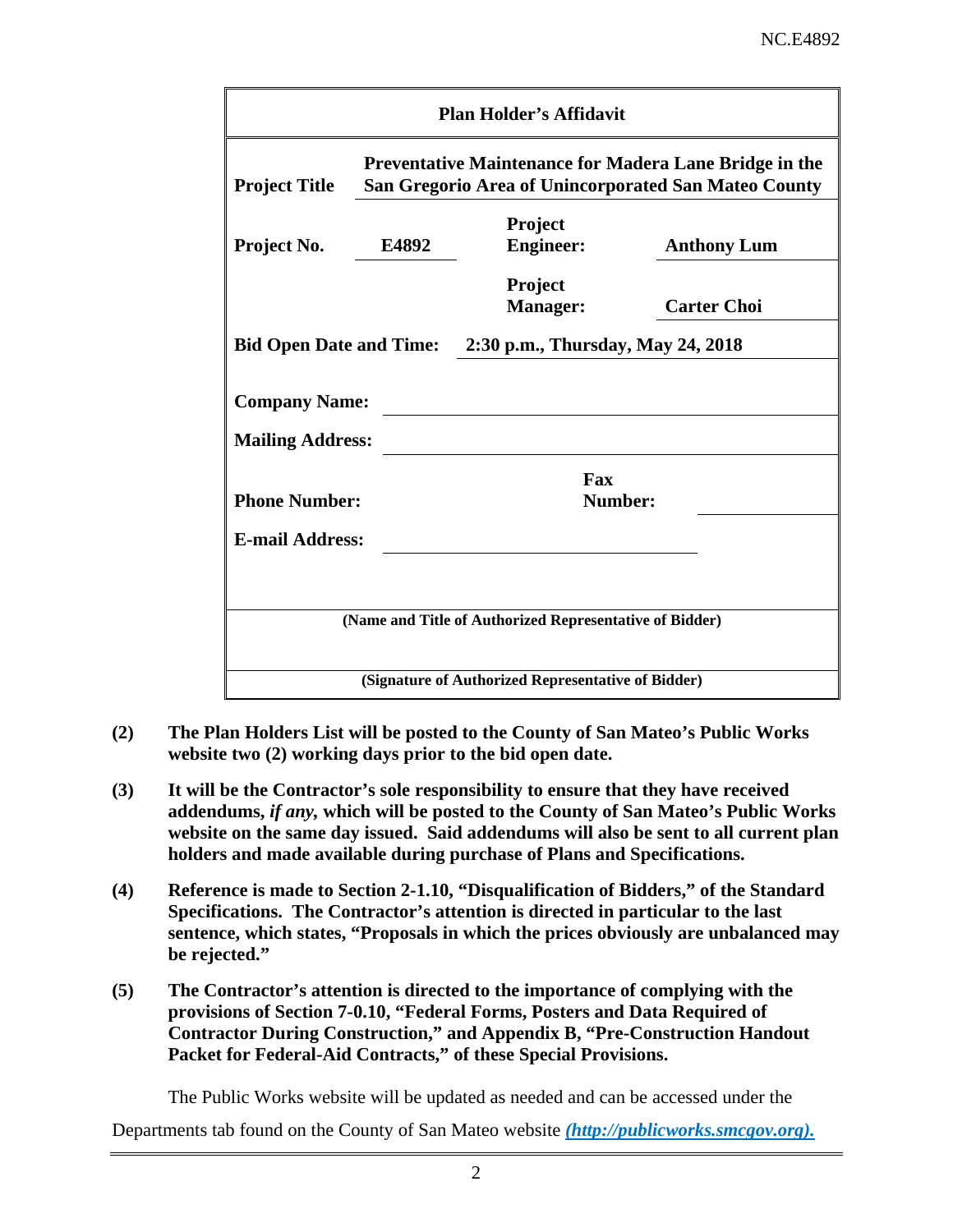#### **ENGINEER'S ESTIMATE**

#### **PREVENTATIVE MAINTENANCE FOR MADERA LANE BRIDGE IN THE SAN GREGORIO AREA OF UNINCORPORATED SAN MATEO COUNTY**

#### **TOTAL PROJECT APPROXIMATELY 60 FEET IN LENGTH WITH APPURTENANT WORK THERETO IN SAN MATEO COUNTY**

#### **FEDERAL-AID PROJECT NO. BPMP-5935(069)**

| <b>Item</b><br>No. | <b>Section</b><br>No. | <b>Estimated</b><br>Quantity | <b>Unit of</b><br><b>Measure</b> | <b>Item</b><br><b>Description</b>                          |
|--------------------|-----------------------|------------------------------|----------------------------------|------------------------------------------------------------|
| $\mathbf{1}$       | $5 - 2$               | $\mathbf{1}$                 | EA                               | <b>Construction Project Information Sign</b>               |
| $\overline{2}$     | 11                    | 1                            | LS.                              | Mobilization                                               |
| 3                  | $11 - 1$              | $\mathbf{1}$                 | LS.                              | <b>Water Pollution Control</b>                             |
| $\overline{4}$     | $12 - 1$              | $\mathbf{1}$                 | LS.                              | <b>Maintaining Traffic</b>                                 |
| 5                  | $15-3$                | $\mathbf{1}$                 | LS                               | <b>Bridge Removal (Portion)</b>                            |
| 6                  | $15 - 4$              | 700                          | <b>SF</b>                        | Prepare Concrete Bridge Deck Surface                       |
| $\overline{7}$     | $15 - 5$              | 12                           | CF                               | <b>Remove Unsound Concrete</b>                             |
| 8                  | $15-6$                | $\overline{3}$               | EA                               | <b>Tree Removal</b>                                        |
| 9                  | 19-2 $(F)$            | 46                           | <b>CY</b>                        | <b>Structure Excavation (Bridge)</b>                       |
| 10                 | 19-3 $(F)$            | 29                           | <b>CY</b>                        | Structure Backfill (Bridge)                                |
| 11                 | 39                    | 20                           | <b>TON</b>                       | Asphalt Concrete (Type B, 1/2" Maximum,<br>Medium grading) |
| 12                 | $51-2(F)$             | 33                           | <b>CY</b>                        | <b>Structural Concrete, Bridge</b>                         |
| 13                 | 51-3 $(S)(F)$         | $\overline{4}$               | EA                               | <b>Furnish Precast Prestressed Concrete Girder</b>         |
| 14                 | $51-3(S)$             | $\overline{4}$               | EA                               | <b>Erect Precast Prestressed Concrete Girder</b>           |
| 15                 | $51-4$                | 123                          | LF                               | Drill and Bond Dowel                                       |
| 16                 | $51-5$                | 37                           | <b>SF</b>                        | Repair Spalled Surface Area                                |
| 17                 | $51-6$                | 80                           | CF                               | Furnish Polyester Concrete Overlay                         |
| 18                 | $51-6$ (F)            | 1,280                        | <b>SF</b>                        | Place Polyester Concrete Overlay                           |
| 19                 | $51-6, 54-1$          | $\mathbf{1}$                 | LS                               | Public Safety Plan                                         |
| 20                 | $51 - 7$              | 12                           | CF                               | Portland Cement Concrete (Patch)                           |
| 21                 | 52-1 $(S)(F)$         | 7,800                        | LB                               | Bar Reinforcing Steel (Bridge)                             |
| 22                 | $83-1$                | 90                           | LF                               | Metal Beam Guard Railing                                   |
| 23                 | 83-2 $(S)(F)$         | 120                          | $\rm LF$                         | <b>Metal Tube Bridge Railing</b>                           |

*Engineer's Estimate – Continued on next page*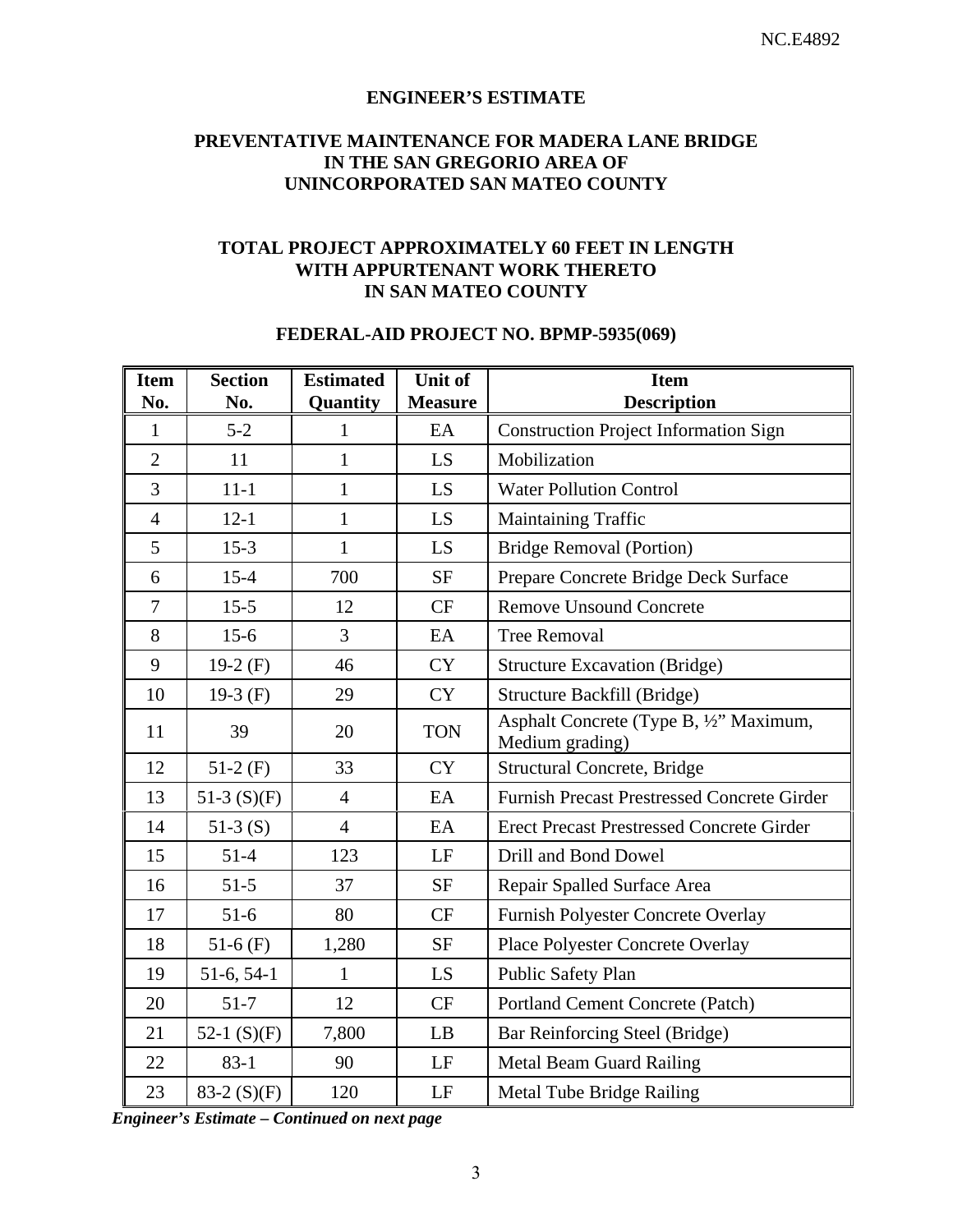| <b>Item</b><br>No. | <b>Section</b><br>No. | <b>Estimated</b><br><b>Quantity</b> | Unit of<br><b>Measure</b> | <b>Item</b><br><b>Description</b> |
|--------------------|-----------------------|-------------------------------------|---------------------------|-----------------------------------|
| 24                 | 100                   |                                     | LS                        | <b>Construction Staking</b>       |
| 25                 | 105                   | 90                                  | LF                        | Temporary Fence (Type ESA)        |

*Preventative Maintenance for Madera Lane Bridge Engineers Estimate - Continued* 

# **Engineer's Estimate of Costs: \$720,000**

(F) Final Pay Quantities - See Section 9-1.015, "Final Pay Items," of the Standard Specifications.

(S) Specialty Items - As defined in Section 8-1.01, "Subcontracting," of the Standard Specifications.

(Note: Gaps in section numbering, above, indicate the Section is blank or does not apply.)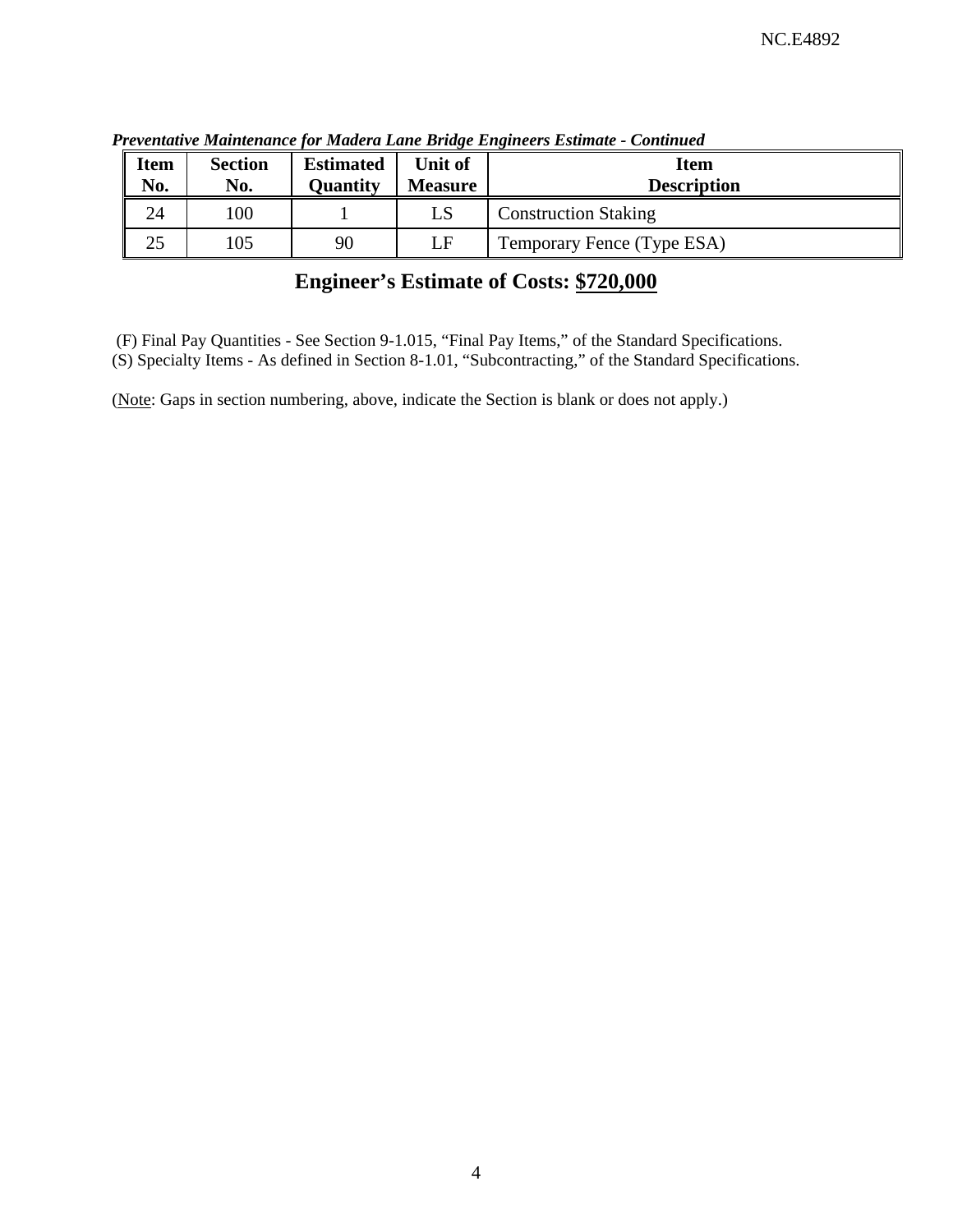NC.E4892

The foregoing quantities are approximate only, being given as a basis for the comparison of bids, and the County of San Mateo does not, expressly or by implication, agree that the actual amount of work will correspond herewith, but reserves the right to increase or decrease the amount of any class or portion of the work, or to omit any portion of the work, as may be deemed necessary or expedient by the Engineer.

Payment to the Contractor for materials furnished and work completed shall be made by the County in accordance with Section 9 of the "Special Provisions" portion of these Contract Documents. Pursuant to Section 22300 of the Public Contract Code, Contractor may, upon his request and at Contractor's expense, substitute equivalent securities for any moneys retained from such payment for the fulfillment of the Contract.

Pursuant to Section 1773 of the Labor Code, prevailing wage rates in the County have been established by the California Department of Industrial Relations, and copies are available in the office of the Director of Public Works. Said prevailing wage rates shall be made available to any interested party on request, and the successful Bidder shall post a copy of the wage rates at the job site. **The Contractor's attention is directed to Section 7-1,01A(2), "Prevailing Wage," of the Standard Specifications and the Federal Requirements section of these Special Provisions. More specifically, reference is made to page FR-19, "Federal Wage Rates (North County)".** 

**Additionally:** 

**(1) When applicable, both Contractor and Subcontractor hereby agrees to pay not less than prevailing rates of wages and be responsible for compliance with all the provisions of the California Labor Code, Article 2-Wages, Chapter 1, Part 7, Division 2, Section 1770 et seq and Section 1810 et seq. A copy of the prevailing wage scale established by the Department of Industrial Relations is on file in the office of the Director of Public Works, and available at www.dir.ca.gov/DLSR or by phone at 415-703-4774. California Labor Code Section 1776(a) requires each contractor and subcontractor keep accurate payroll records of trades workers on all public works projects and to submit copies of certified payroll records upon request.** 

**(2) Pursuant to State Senate Bill SB 854 (Stat. 2014, chapter 28), effective January 1, 2015:** 

**i. No contractor or subcontractor may be listed on a bid proposal for a public works project (submitted on or after March 1, 2015) unless registered with the Department of Industrial Relations pursuant to Labor Code section** 

5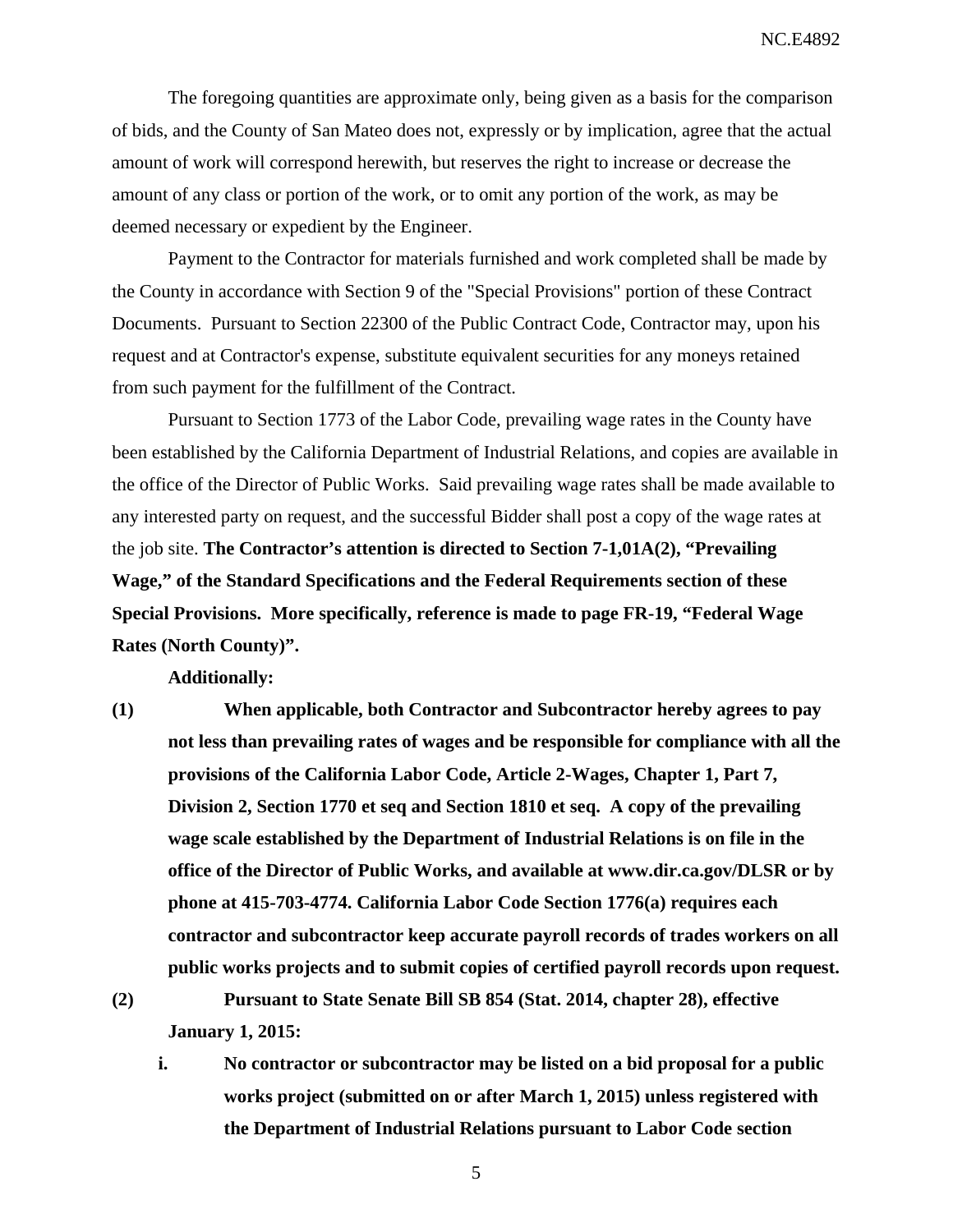**1725.5 [with limited exceptions from this requirement for bid purposes only under Labor Code section 1771.1(a)].** 

- **ii. No contractor or subcontractor may be awarded a contract for public work on a public works project (awarded on or after April 1, 2015) unless registered with the Department of Industrial Relations pursuant to Labor Code section 1725.5.**
- **iii. This project is subject to compliance monitoring and enforcement by the Department of Industrial Relations.**

Attention is directed to the Federal minimum wage rate requirements in the Contract documents for this Project. If there is a difference between the minimum wage rates predetermined by the Secretary of Labor and the general prevailing wage rates determined by the Director of the California Department of Industrial Relations for similar classifications of labor, the Contractor and subcontractors shall pay not less than the higher wage rate. The Department will not accept lower State wage rates not specifically included in the Federal minimum wage determinations. This includes "helper" (or other classifications based on hours of experience) or any other classification not appearing in the Federal wage determinations. Where Federal wage determinations do not contain the State wage rate determination otherwise available for use by the Contractor and subcontractors, the Contractor and subcontractors shall pay not less than the Federal minimum wage rate, which most closely approximates the duties of the employees in question.

The U.S. Department of Transportation (DOT) provides a toll-free "hotline" service to report bid rigging activities. Bid rigging activities can be reported 24 hours, 7 days a week, Telephone No. 1-800-424-9071. Anyone with knowledge of possible bid rigging, bidder collusion, or other fraudulent activities should use the "hotline" to report these activities. The "hotline" is part of the DOT's continuing effort to identify and investigate highway construction contract fraud and abuse and is operated under the direction of the DOT Inspector General. All information will be treated confidentially and caller anonymity will be respected.

Wage rates for overtime shall be paid at not less than one and one-half (1-1/2) times the above rates. Wage rates for Sundays and holidays shall be paid at not less than two (2) times the above rates.

The holidays upon which such rates shall be paid shall be all holidays recognized in the collective bargaining agreement applicable to the particular craft, classification, or type of worker employed on the Project.

6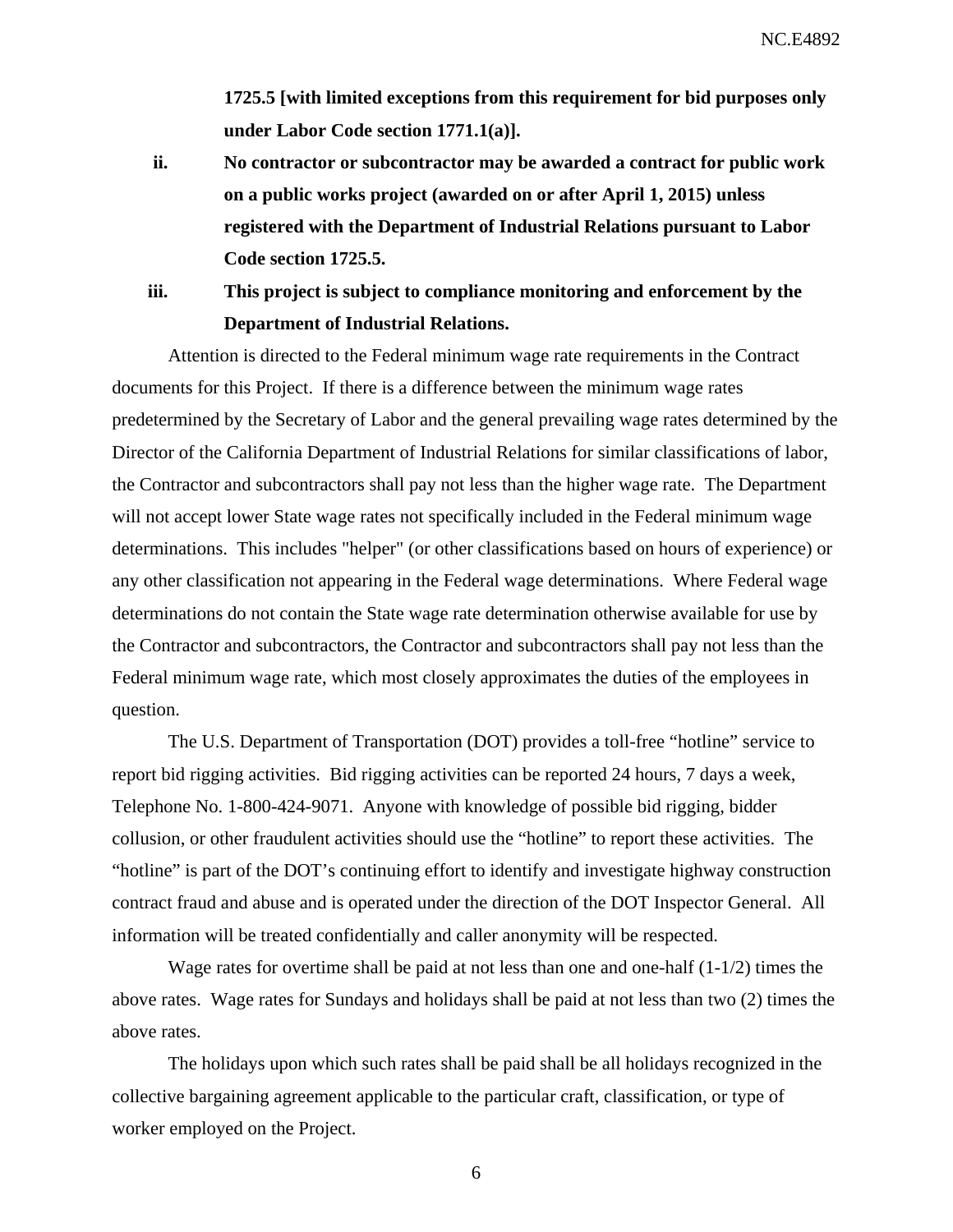It is the policy of the County that Contractors on public projects employ their workers and craftsmen from the local labor market whenever possible. "Local Labor Market" is defined as the labor market within the geographical confines of the County of San Mateo, State of California. Consistent with this policy, the Contractor is requested to employ craftsmen and other workers from the local labor market whenever possible to do so.

Each bidder shall submit with the bid, Certificates of Compliance and Intent on a form provided in the "Proposal" section of these Contract Documents, a certificate that bidder is in compliance with the provisions of the Equal Employment Opportunity Requirement of Executive Order 11246, Title VII of the Civil Rights Act of 1964, the California Fair Employment and Housing Act and any other federal, State and local laws and regulations relating to equal employment opportunity. With the execution of said certificates, bidder also agrees that bidder will maintain or develop and implement, during the course of the work concerned, a program of hiring and employment, conducted without regard to race, religion, color, national origin, ancestry, sexual orientation, or sex of the applicants. With this certification, bidder shall submit any and all information that may be required by the County in connection with the particular project.

Each bidder is hereby notified of Section 9204 and Section 20104 et seq. of the Public Contract Code as those Sections (attached hereto as Appendix F) relate to resolution of construction claims, and to Section 3186 of the Civil Code, as amended January 1, 1999 with regard to stop notices and public entity's rights to retain monies in order to provide for that entity's reasonable cost of litigation. The bidder is further notified that all provisions of Section 9204 and Section 20104 et seq. of the Public Contract Code and Section 3186 of the Civil Code, as outlined above shall be considered as incorporated into and become an integral part of these specifications.

Questions relating to equal employment should be directed to the San Mateo County Department of Public Works, Equal Employment Opportunity Program, 555 County Center, 5<sup>th</sup> Floor, Redwood City, CA 94063-1665, telephone (650) 363-4100.

Plans and Specifications and forms of Proposal and Contract may be seen and obtained at the office of the Director of Public Works, 555 County Center, Redwood City, California, 94063-1665. Plans and specifications may be obtained for a:

#### **NON-REFUNDABLE FEE OF \$35.00 PER SET**

7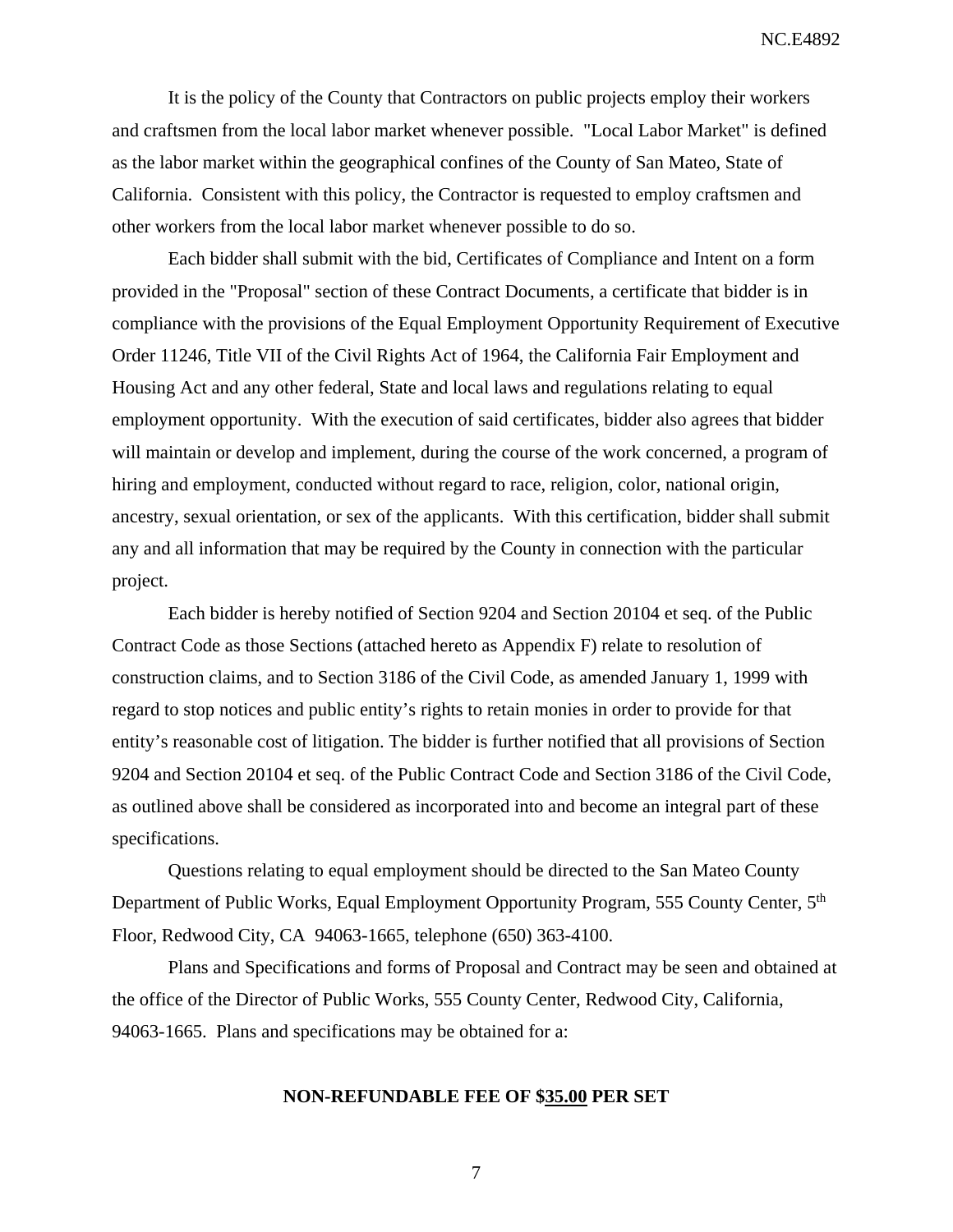Additional technical questions should be directed to the office of the Director of Public Works, 555 County Center, Redwood City, California, 94063-1665, telephone (650) 363-4100.

The Contractor shall possess either a Class A License or a combination of Class C licenses that are applicable for the majority of the work at the time this contract is awarded. No Contract will be awarded to a Bidder who is not licensed as required by laws of the State of California.

The County of San Mateo reserves the right to reject any or all bids and/or waive any informalities or irregularities in any bid received.

Bidders may not withdraw their bid for a period of **FORTY-FIVE (45) DAYS** after the date set from the opening thereof.

> BY ORDER OF THE BOARD OF SUPERVISORS COUNTY OF SAN MATEO

**DATE: April 20 , 2018** 

**John L. Maltbie, County Manager/ Clerk of the Board of Supervisors**